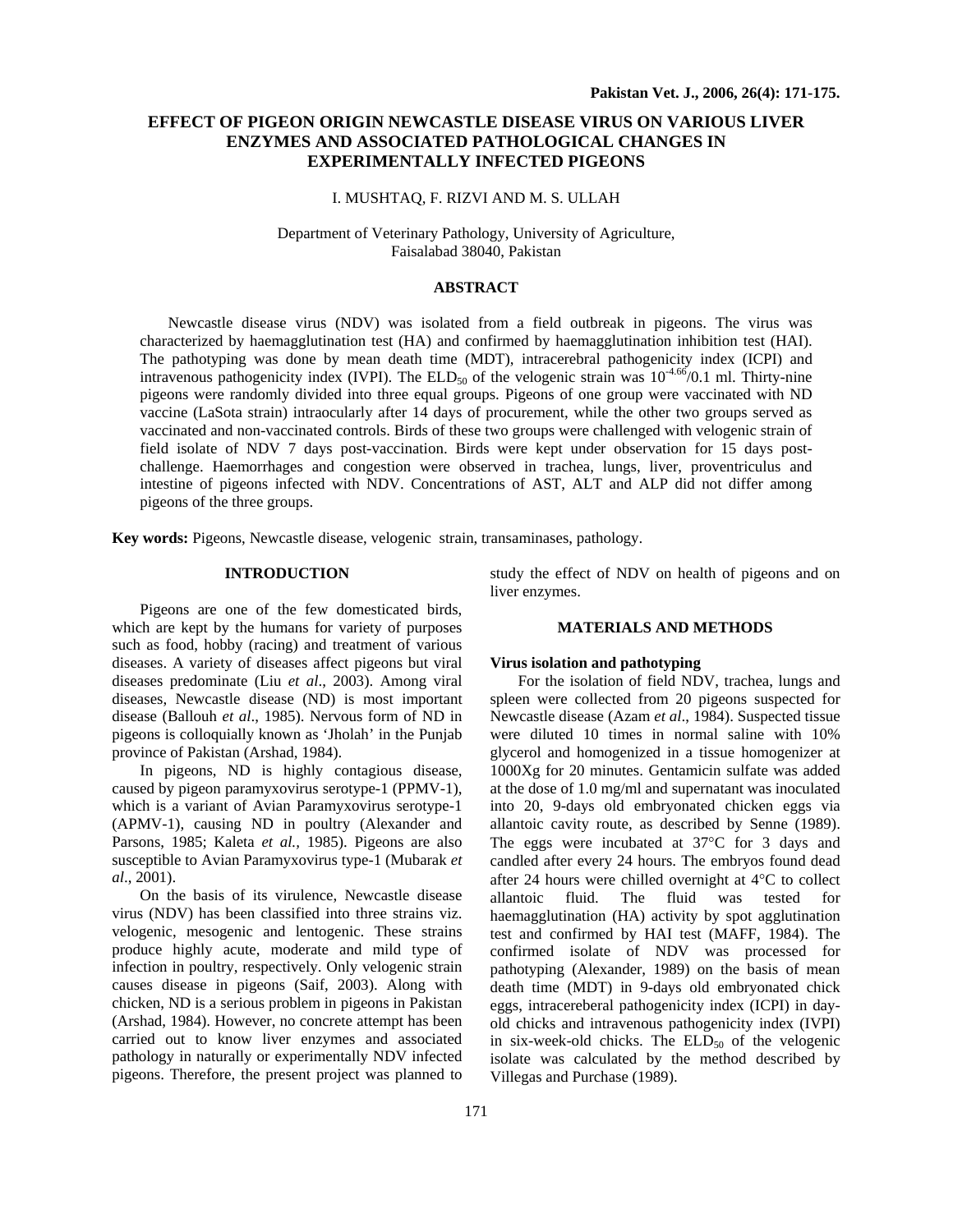### **Experimental design**

Thirty nine adult pigeons, divided randomly into three equal groups  $(G_1, G_2, G_3)$  having 13 birds in each group), were kept under standard managemental conditions for 14 days. Group  $G_1$  was designated as vaccinated control, group  $G_2$  served as non-vaccinated challenged and third group  $G_3$  served as non-vaccinated control. Pigeons of group  $G_1$  were vaccinated with LaSota strain of NDV 14 days after procurement. Pigeons of group  $G_1$  and  $G_2$  were experimentally challenged with velogenic strain of NDV through intraocular route at 21 days after procurement (Erickson *et al.*, 1993), while group  $G_3$  served as control.

Pigeons of all groups were kept under observation for two weeks after challenge. Dead birds were examined for postmortem lesions and organs showing lesions were preserved in 10% buffered formalin for histopathological examination (Bancroft and Stevens, 1990). Blood was collected without EDTA from wing vein of seven birds of each group at first day, 14 and 21 days post-infection. Serum was separated from blood for the estimation of aspartate (AST) and alanine transaminases (ALT) and alkaline phosphatase (ALP), using commercially available diagnostic kits and following the method provided by manufacturer. Data were subjected to statistical analysis using computer statistical package "MSTAT-C. Analysis of variance and Duncan's Multiple range test were applied to see the differences among the groups.

#### **RESULTS**

### **Haemagglutination and haemagglutination inhibition tests**

Tissue homogenate from pigeons suspected for ND was harvested in embryonated chicken eggs. The chorio-allantoic fluid was tested for NDV through HA test and confirmed by HAI test**.** From suspected pigeons four isolates were positive for haemagglutinating activity.They were named as A, B, C and D**.**  Haemagglutination (HA) titers of the isolates A, B, C and D were 1:256, 1:128, 1.512 and 1:64, respectively. These isolates were inhibited by specific hyperimmune sera against NDV.

### **Mean death time (MDT) of viral isolate**

Field isolates A, B, C and D were inoculated in 9 days old embryonated chicken eggs through chorioallantoic route to determine MDT. MDT of isolate D was 90 hours with dilutions  $10^{-2}$ ,  $10^{-3}$  and  $10^{-4}$  and was categorized as lentogenic. MDT of A and B isolates ranged from 78 to 90 hours with dilutions,  $10^{-2}$ ,  $10^{-3}$  and  $10^{-4}$ . These isolates were characterized as mesogenic. MDT of isolate C ranged from 54 to 66 hours with dilutions  $10^{-2}$ ,  $10^{-3}$  and  $10^{-4}$ . This isolate was characterized as velogenic (Table 1).

#### **Intracerebral pathogenicity index (ICPI)**

Four field isolates A, B, C and D were inoculated through intracerebral route in day-old chicks. From isolate D, morbidity and mortality started on  $5<sup>th</sup>$  day post-inoculation. ICPI value of this isolate was 0.3 and it was characterized as lentogenic. From isolates A and B, morbidity and mortality started on day  $4<sup>th</sup>$  postinoculation. The ICPI values of these isolates were 1.2 and 1.0. These isolates were characterized as mesogenic. With isolate C, morbidity and mortality started from third day post-inoculation. The ICPI value was 1.8 and it was characterized as velogenic (Table 2).

### **Intravenous pathogenicity index (IVPI)**

**Table1: Mean death time of various isolates of NDV isolated from natural cases of pigeons suffering from Newcastle disease.** 

| <b>Isolate No.</b> | <b>Dilutions</b> |    | No. of embryos died at different hours post inoculation |    |    |    |    |    |            |
|--------------------|------------------|----|---------------------------------------------------------|----|----|----|----|----|------------|
|                    |                  | 24 | 36                                                      | 48 | 60 | 72 | 84 | 96 | <b>MDT</b> |
| A                  | $10^{-2}$        |    |                                                         |    |    |    |    |    | 78         |
|                    | $10^{-3}$        |    |                                                         |    |    |    |    |    | 84         |
|                    | $10^{\text{-}4}$ |    |                                                         |    |    |    |    |    | 84         |
| B                  | $10^{-2}$        |    |                                                         |    |    |    |    |    | 78         |
|                    | $10^{-3}$        |    |                                                         |    |    |    |    |    | 78         |
|                    | $10^{ - 4}$      |    |                                                         |    |    |    |    |    | 90         |
|                    | $10^{-2}$        |    |                                                         |    |    |    |    |    | 54         |
|                    | $10^{-3}$        |    |                                                         |    | ⌒  |    |    |    | 54         |
|                    | $10^{-4}$        |    |                                                         |    |    |    |    |    | 66         |
|                    | $10^{-2}$        |    |                                                         |    |    |    |    |    | 90         |
|                    | $10^{-3}$        |    |                                                         |    |    |    |    |    | 90         |
|                    | $10^{-4}$        |    |                                                         |    |    |    |    |    | 90         |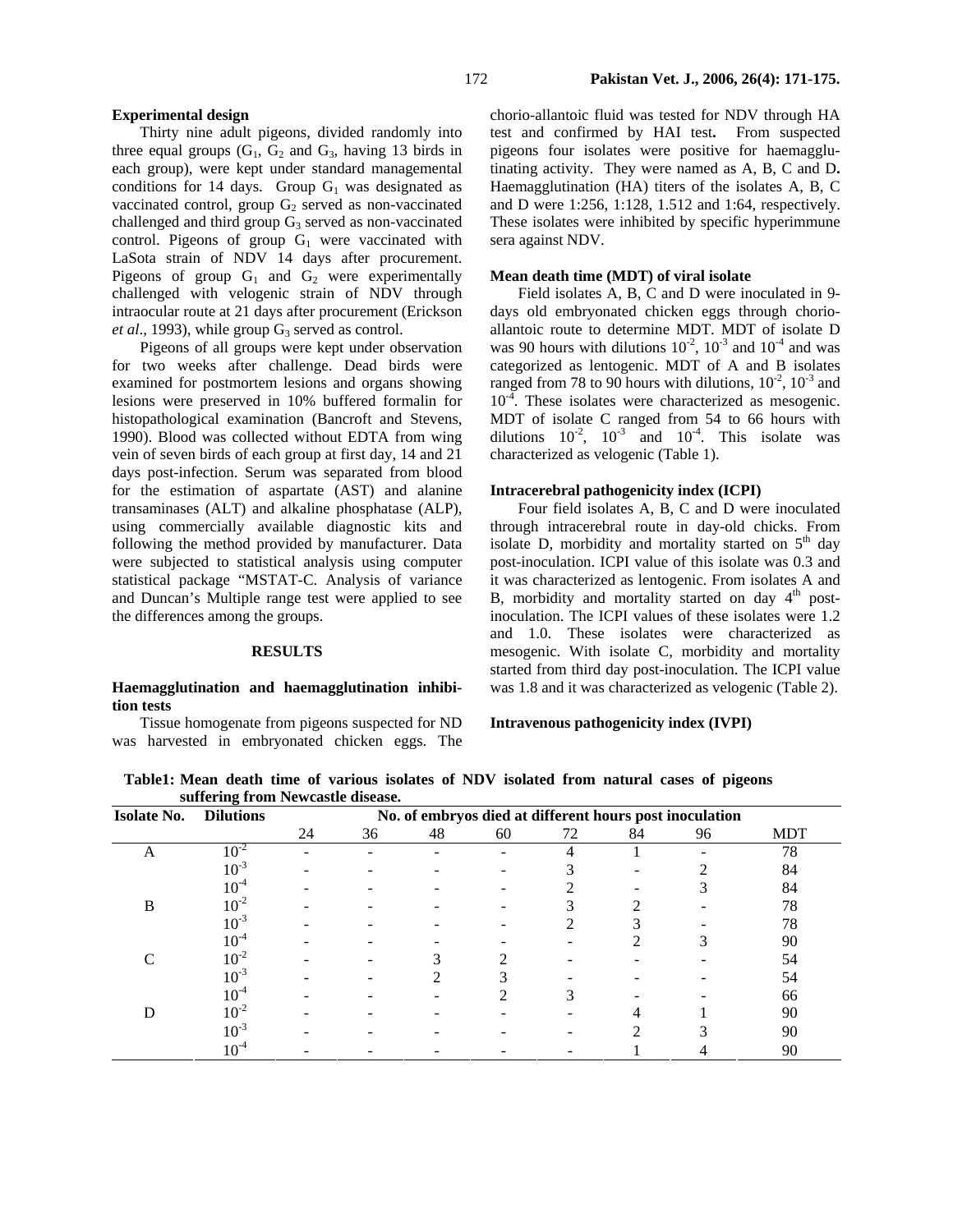**Table 2: Intracerebral pathogenicity index (ICPI) and intravenous pathogenicity index (IVPI) of field isolates of pigeon NDV** 

| . .                |      |      |            |
|--------------------|------|------|------------|
| <b>Isolate No.</b> | ICPI | IVPI | Pathotype  |
| $\overline{ }$     |      | 0.3  | Mesogenic  |
|                    | . O. | 0.2  | Mesogenic  |
| ◡                  | 1.8  | 2.5  | Velogenic  |
|                    | U.J  | 0.0  | Lenotgenic |

Four field isolates A, B, C and D of NDV were inoculated intravenously in six-weeks-old chicks. From isolate D morbidity was started on  $6<sup>th</sup>$  day post inoculation. No mortality was observed upto 10 days post-inoculation. IVPI value for this isolate was 0.0 and was characterized as lentogenic. With isolates A and B, morbidity and mortality started on  $4<sup>th</sup>$  and  $5<sup>th</sup>$  day post inoculation, respectively. IVPI values of these isolates were 0.3 and 0.2 and they were mesogenic. From isolate D, morbidity and mortality started third day post-inoculation. IVPI was 2.5 and it was characterized as velogenic (Table 2).

## **Embryo lethal dose**<sub>50</sub> (**ELD**<sub>50</sub>)

To determine the  $ELD<sub>50</sub>$  10 fold serial dilutions of velogenic strain of NDV were used i.e.  $10^{-1}$ ,  $10^{-2}$ ,  $10^{-3}$ ,  $10^{-4}$ ,  $10^{-5}$  and  $10^{-6}$ . Each of these dilutions was inoculated to 10 embryonated chicken eggs. Mortality was recorded upto seven days post-inoculation. The calculated  $ELD_{50}$  of field velogenic isolate was  $10^{-4.66}$ /0.1 ml of virus (Table 3).

### **Serum enzymes and pathology**

Serum concentrations of ALT, AST and ALP showed non significant differences among the three groups  $G_1$ ,  $G_2$  and  $G_3$  (Table 4). There was a slight increase in the concentrations of ALT, AST and ALP of pigeons of group  $G_2$ .

Eyelids and periocular tissue of pigeons of infected group were oedematous. Necropsy examination revealed mild to moderate congestion of viscera and enteritis of pigeons of group  $G_2$ . Spleenomegaly and hepatomegaly were observed in pigeons of infected group. Liver showed lighten discoloration along with small areas of necrosis. Heart showed pinpoint haemorrhages and slight enlargement. There were congestion and slight swelling in the brain of pigeons of infected group.

Microscopically, haemorrhages and necrosis of epithelial cells of proventriculus of infected pigeons was observed. Alveoli of lungs were filled with exudate and inflammatory cells. Tracheal mucosa was haemorrhagic and congested. There was sloughing of intestinal epithelium and haemorrhages were present in the mucosa and submucosa.

#### **DISCUSSION**

Newcastle disease is one of the major and continuing respiratory problem in poultry in Pakistan (Anjum, 1990). Pigeons are affected by a varitey of diseases, but viral diseases predominate (Liu *et al*., 2003). Among viral diseases of pigeons, Newcastle disease is an important disease (Ballouh *et al*., 1985).

A widely accepted protocol for classifying field isolates is based on MDT, ICPI and IVPI. According to these criteria, lentogenic strains possess MDT >90 hours, ICPI value <0.5 and IVPI <0.5 (Shirai *et al*., 1986; Khalafalla, 1994; King, 1996). Mesogenic strains possess MDT <60-90 h, ICPI value 1.0 to 1.5 and IVPI value 1 to 1.5 (Reddy *et al*., 1993; King, 1996; Parimal *et al.*, 1997) and velogenic strains possess MDT<60 h,

Table 3: Embryo lethal dose<sub>50</sub> (ELD<sub>50</sub>) of velogenic strain of NDV of pigeon origin

| <b>Dilutions</b> | <b>Embryos</b> |                          |    | <b>Accumulated numbers</b> | <b>Proportion</b> | <b>%age dead</b> |
|------------------|----------------|--------------------------|----|----------------------------|-------------------|------------------|
|                  | No. of dead    | No. of alive No. of dead |    | No. of alive               | dead/total        |                  |
|                  |                |                          | 20 |                            | 20/20             | 100              |
| $10^{-2}$        |                |                          |    |                            | 15/15             | 100              |
| $10^{-3}$        |                |                          | 10 |                            | 10/11             | 90               |
| $10^{-4}$        |                |                          |    |                            | 6/9               | 66               |
| $10^{-5}$        |                |                          |    |                            | 3/9               | 33               |
| $10^{-6}$        |                |                          |    |                            | /11               |                  |

Mortality at dilution above 50% - 50 Proportionate distance (PD) = -------------------------------------------------------

> Mortality at dilution above 50% - mortality at dilution below 50% 87 - 50

Proportionate distance (PD) = -------------------- = 0.66; ELD50 = Negative log of dilution above 50% + PD = log 87-33

 $10^{-4}$  + PD =  $10^{-4.66}/0.1$  ml.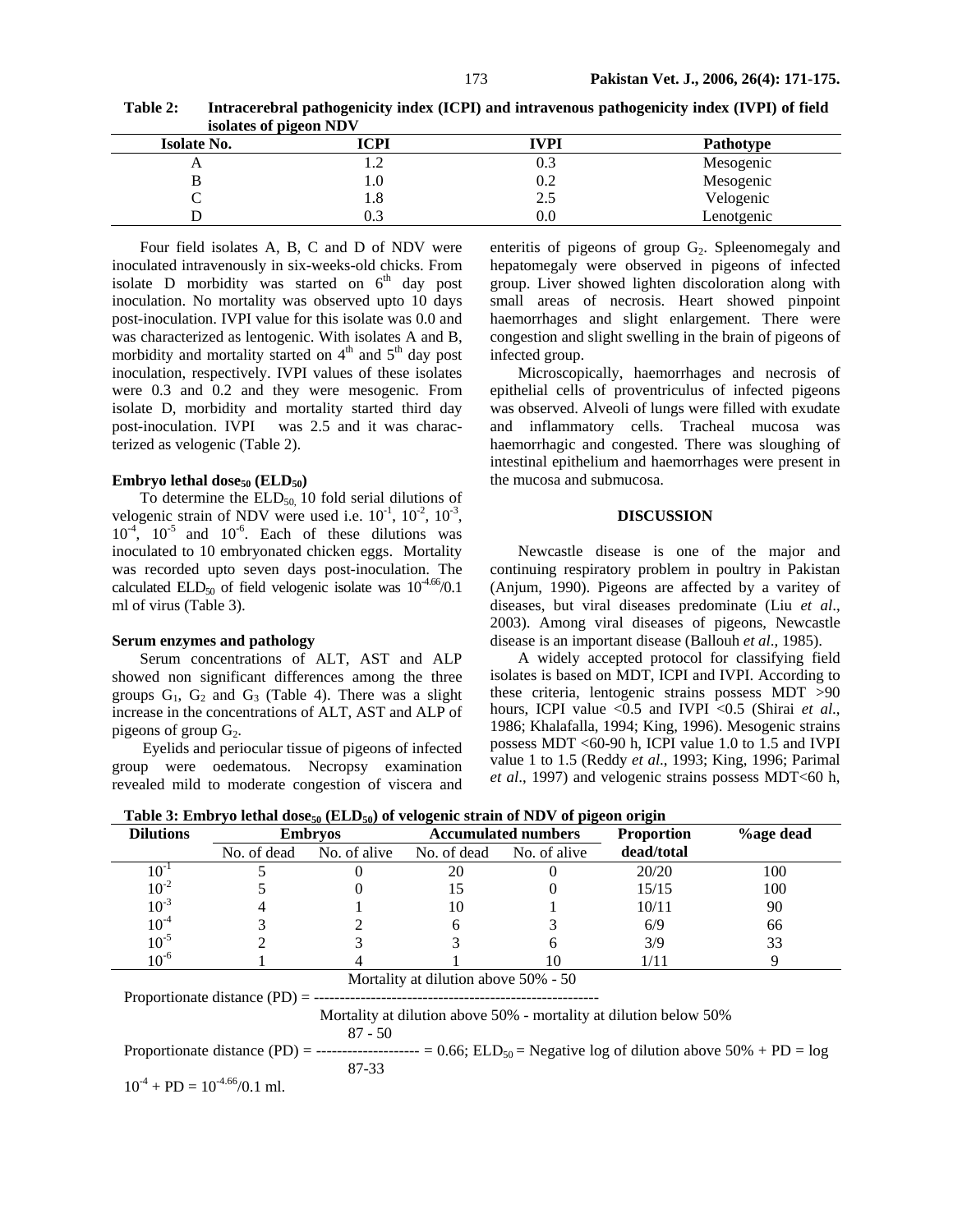| <b>Enzyme</b> | Group          | $Ist day*$         | $7th$ day*       | $14^{th}$ day*    |
|---------------|----------------|--------------------|------------------|-------------------|
| AST           | $G_1$          | $159.00 \pm 15.87$ | $173.67 + 10.33$ | $168.17 + 12.23$  |
|               | G <sub>2</sub> | $157.57 + 9.10$    | $193.29 + 15.02$ | $184.71 + 13.47$  |
|               | $G_3$          | $145.57 \pm 9.31$  | $151.57 + 8.13$  | $155.43 \pm 6.19$ |
| ALT           | $G_1$          | $52.57 + 4.70$     | $53.83 + 4.40$   | $61.67 + 6.61$    |
|               | G <sub>2</sub> | $58.00 + 5.83$     | $64.86 + 7.71$   | $62.00 + 6.56$    |
|               | $G_3$          | $51.71 \pm 4.42$   | $55.71 + 6.15$   | $57.57 + 7.19$    |
| ALP           | $G_1$          | $371.86 + 53.96$   | $399.83 + 52.83$ | $352.33 + 46.60$  |
|               | G <sub>2</sub> | $379.43 + 50.96$   | $448.29 + 74.50$ | $444.86 + 71.03$  |
|               | G <sub>3</sub> | $374.43 + 42.73$   | $367.86 + 56.02$ | $378.14 + 46.60$  |

**Table 4: Concentrations of liver enzymes (IU/L) in serum of pigeons infected with Newcastle disease virus** 

Each figure represents mean ( $\pm$  SEM) of 7 chicks. Statistical analysis revealed non significant difference among the groups.  $* =$  Days post-infection.

ICPI 1.5 to 2.0 and IVPI 1.5 to 2.0 (Namita *et al*., 1995; Parimal *et al*., 1997). According to this criteria in the present study, from four isolates, one isolate was lentogenic having 90 hours MDT, ICPI value of 0.30 and IVPI value of 0.0. Two isolates were mesogenic having 72-84 hours MDT, ICPI value of 1.00 to 1.20 and IVPI value of 0.20 to 0.30. One isolate was velogenic having MDT 54-60, ICPI 1.8 and IVPI 2.5.

There were non-significant differences in the concentrations of various serum enzymes (AST, ALT and ALP) in the pigeons infected with NDV and control. The slight increase in the concentrations of liver enzymes of infected group may be due to hepatocellular damage caused by the Paramyxovirus, as has also been reported by Tangredi (1985). Moreover, concentrations of enzymes in pigeons vaccinated, nonvaccinated and challenged with NDV remained almost the same as that of control group. This is the suggestive of the fact that vaccination prevented the disease and hence no hepato-cellular damage occurred.

Gross lesions observed in pigeons are in line with the findings of Banerjee *et al*. (1984), which included edema of eyelids and periocular tissue, pulmonary edema and congestion, marked spleenomegaly, hepatic necrosis and scattered haemorrhages in visceral organs.

Haemorrhages and edema were observed in lungs and tracheal mucosa of infected pigeons. Deque and Estupinan (1976) also observed same lesions, while Menedez (1982) observed hyperplasia of lymphoid tissue and laryngeotracheitis.

From this study it can be concluded that velogenic strain of NDV can produce haemorrgahes in respiratory tract and brain and necrosis of hepatocytes of the unvaccinated pigeons. Vaccination can help in protection of pigeons against NDV.

### **REFERENCES**

Anjum, A. D., 1990. Prevalence of poultry diseases in and around Faisalabad and their relationship to weather. Pakistan Vet. J., 10: 42-45.

- Alexander, D. J., 1989. Newcastle disease. In: A Laboratory Manual for the Isolation and Identification of Avian Pathogens. 3<sup>rd</sup> Ed., AAAP, Univ. Pennsylvania, USA.
- Alexander, D. J. and G. Parsons, 1985. Antigenic and biological characterization of avian paramyxovirus type-1 isolates from pigeons: an international collaborative study. Avian Pathol., 14: 365-376.
- Arshad, M., 1984. Epizootology of Newcastle disease in free flying birds of Pakistan. MSc Thesis, Deptt. Microbiol., College of Vet. Sci., Lahore, Pakistan.
- Azam, M., M. Ashfaque and M. Irfan, 1984. Isolation and typing of NDV in and around Faisalabad. Pakistan Vet. J., 4: 207-209.
- Ballouh, A., E. M. Abu-Elzein and A. K. Elmubarak, 1985. Outbreak of the pigeon paramyxovirus serotype -1 in the Sudan. Vet. Rec., 116: 375.
- Bancroft, J. D. and A. Stevens, 1990. Theory and Practice of Histological Techniques. Chirchul Livingstone, London, UK.
- Banerjee, M., W. M. Reed and S. D. Fitzgerold, 1984. Neurotropic velogenic Newcastle disease in Cormorants in Michigan. College of Vet. Med., Michigan Univ. USA.
- Deque, S. B. and A. J. Estupinan, 1976. Pathogenicity of Newcastle disease in parrots. Revistal Instituto Colombiano Agropecuario, 11: 163-171.
- Erickson, G. A., C. V. Iroegbu and A. C. Amercuwa, 1993. Recovery of velogenic NDV from dead and healthy free roaming birds in Nigeria. Avian Pathol., 22: 383-387.
- Kaleta, E. F., D. J. Alexander and P. H. Russel, 1985. The first isolation of the avian PMV-1 virus responsible for the current panzootic in pigeons. Avian Pathol., 14: 553-557.
- Khalafalla, A. I., 1994. Isolation and characterization of lentogenic NDV from apparently healthy chickens in the Sudan. Bull. Anim. Hlth. Prod. Africa, 42: 179-182.